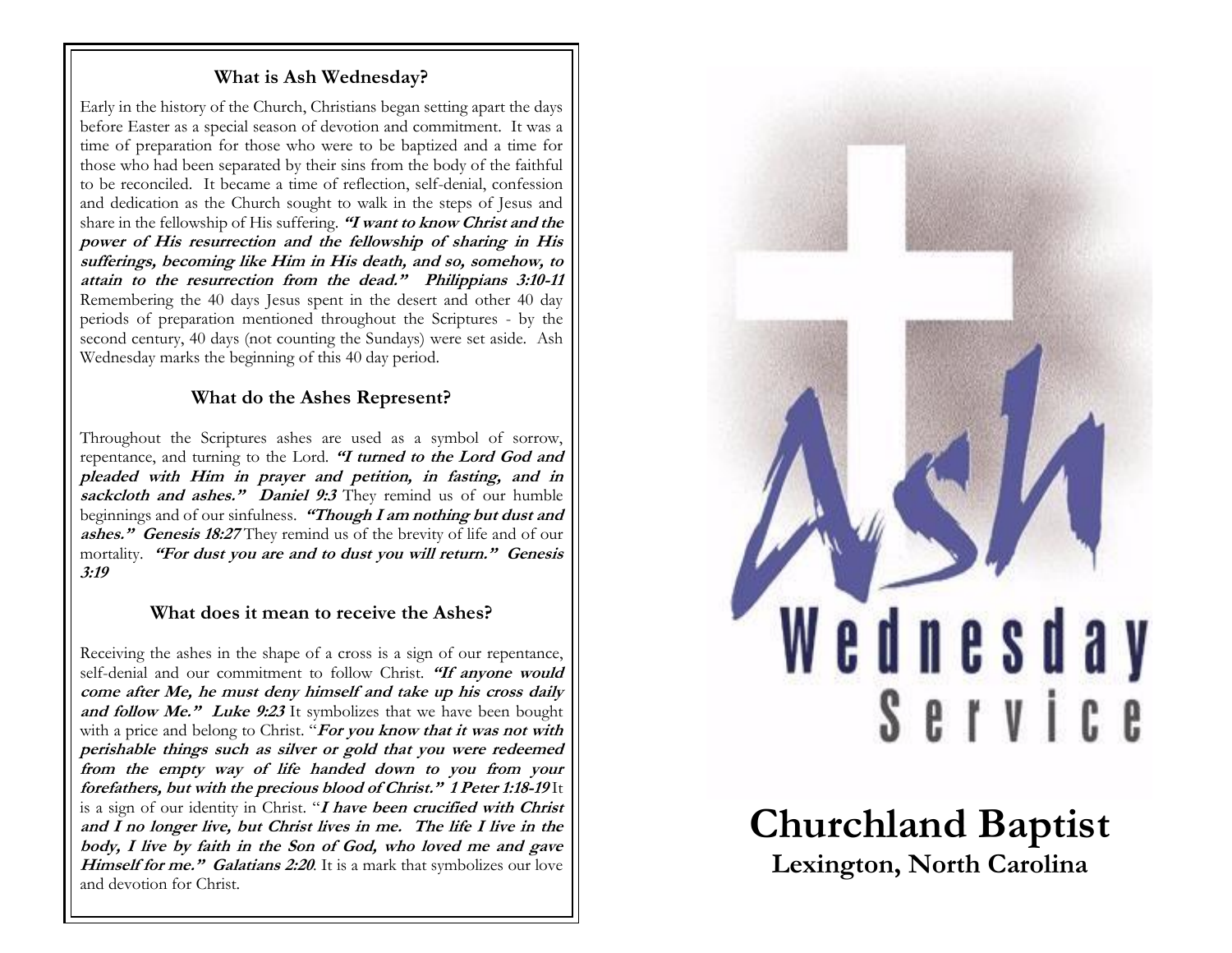| W.                 |
|--------------------|
| <b>DECK</b><br>433 |
| V.<br>an a         |

|  |  |  | We Gather for Worship |
|--|--|--|-----------------------|
|--|--|--|-----------------------|

**Ash Wednesday Service** March 02, 2022 at Six Thirty O'clock

**"Those who declare publicly that they belong to Me, I will do the same for them before My Father in Heaven." Matthew 10:32**

| Prelude                                                                                                                                                   | Roy Hicks                                                                                                                                                                                                                                 |  |  |  |
|-----------------------------------------------------------------------------------------------------------------------------------------------------------|-------------------------------------------------------------------------------------------------------------------------------------------------------------------------------------------------------------------------------------------|--|--|--|
| Welcome                                                                                                                                                   | Dr. Huckaby                                                                                                                                                                                                                               |  |  |  |
| Invocation                                                                                                                                                | Dr. Huckaby                                                                                                                                                                                                                               |  |  |  |
| Responsive Reading and Prayer<br>Ezra 9:6; Isaiah 64:6; Psalm 51:17; Luke 18:13; Job 42:6;<br>Psalm 51:10; Romans 3:23-24; 1 Peter 2:24; 1 John 1:9; 4:16 |                                                                                                                                                                                                                                           |  |  |  |
| Pastor:                                                                                                                                                   | Our sins are higher than our heads and our guilt has reached<br>the Heavens.                                                                                                                                                              |  |  |  |
| Congregation:                                                                                                                                             | We are unfit to worship You; Each of our good<br>deeds is merely a filthy rag. We dry up like<br>leaves; Our sins are storm winds sweeping us<br>away.                                                                                    |  |  |  |
| Pastor:                                                                                                                                                   | The sacrifice that God wants is a humble spirit. God,<br>You will not turn away someone who comes with a<br>humble heart and is willing to obey You.                                                                                      |  |  |  |
| Congregation:                                                                                                                                             | Have mercy on me, O God, a sinner. I am<br>ashamed of myself. I am so sorry. As I sit in the<br>dust and ashes, I promise to change my heart<br>and my life. Create a pure heart in me. Grant me<br>a new spirit that is faithful to You. |  |  |  |

| Pastor:                 | We all fall short of God's glorious standard. Yet with<br>undeserved kindness, He declares that we are<br>righteous. He did this through Christ Jesus when He<br>freed us from the penalty for our sins. |  |  |
|-------------------------|----------------------------------------------------------------------------------------------------------------------------------------------------------------------------------------------------------|--|--|
| Congregation:           | Christ carried the burden of our sins. He was<br>nailed to the cross, so that we would stop<br>sinning and start living right.                                                                           |  |  |
| Pastor:                 | If we confess our sins to Him, He is faithful and<br>we can depend on Him to forgive us of our sins.<br>He will make our lives clean from all sin.                                                       |  |  |
| Congregation:           | We know how much God loves us, and we<br>have put our trust in, rely on, depend on, and<br>cling to His love.                                                                                            |  |  |
| <b>Hymn #295</b>        | Revive Us Again                                                                                                                                                                                          |  |  |
| <b>Special Music</b>    | Adult Choir<br>The Cross Medley                                                                                                                                                                          |  |  |
| $Hymn \#340$            | I Lay My Sins On Jesus                                                                                                                                                                                   |  |  |
| The Scripture Reading   | Pastor Huckaby<br>Joel 2:12-19                                                                                                                                                                           |  |  |
| The Sermon              | Pastor Huckaby<br>Lent: A Time for Housecleaning<br>Joel $1-3$                                                                                                                                           |  |  |
| Hymn 144                | When I Survey the Wondrous Cross<br>Verses $1 & 2$                                                                                                                                                       |  |  |
| The Imposition of Ashes |                                                                                                                                                                                                          |  |  |
| Hymn 144                | When I Survey the Wondrous Cross<br>Verses $3 & 4$                                                                                                                                                       |  |  |
| <b>Benediction</b>      |                                                                                                                                                                                                          |  |  |
| Postlude                | Roy Hicks, Organist                                                                                                                                                                                      |  |  |